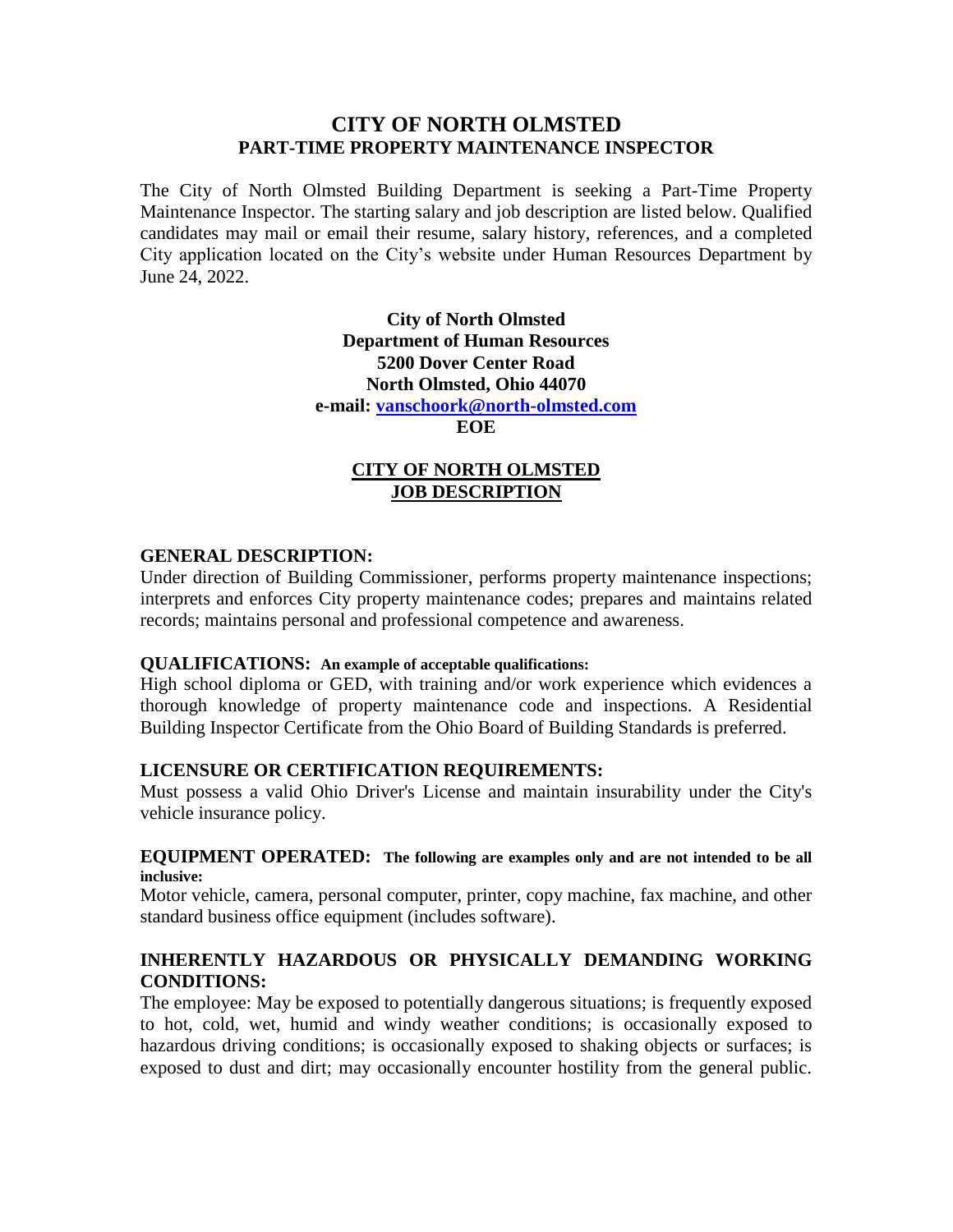Note: In accordance with the U.S. Department of Labor physical demands strength ratings, this is considered light work.

# **JOB DESCRIPTION AND WORKER CHARACTERISTICS:** JOB DUTIES

### **ESSENTIAL FUNCTIONS OF THE POSITION: For purposes of 42 USC 12101:**

- 1. Performs field inspections and regular inspections of residential and commercial property and enforces both property maintenance code and zoning code regulations; attempts to resolve violations with property owners.
- 2. Prepare property maintenance enforcement actions; draft correspondence to residents, business owners, and tenants; etc.
- 3. Communicates with citizens, realtors, landlords, and others regarding interior and exterior property enforcement issues.
- 4. Maintains files and records related to enforcement actions and violations; tracks violations; prepares and maintains inspection reports; issues citations; takes action necessary to abate public nuisances; prepares reports or other documentation; communicates with public regarding property maintenance requirements; attends court hearings.
- 5. Files paperwork according to department policies and procedure.
- 6. Meets all job safety requirements and all applicable PERRP (Public Employment Risk Reduction Program) safety standards that pertain to essential functions.
- 7. Demonstrates regular and predictable attendance.
- 8. Maintains required licensures and certifications.

### **OTHER DUTIES AND RESPONSIBILITIES:**

1. Performs other duties as assigned by the Building Commissioner or Assistant Building Commissioner.

# **MINIMUM ACCEPTABLE CHARACTERISTICS: (\*indicates developed after employment)**

**Knowledge of:** City goals and objectives;\* City policies and procedures;\* safety practices and procedures; City property maintenance codes and regulations; public relations; English grammar and spelling; records management; inspection techniques, code enforcement procedures, Munis Building Modules.\*